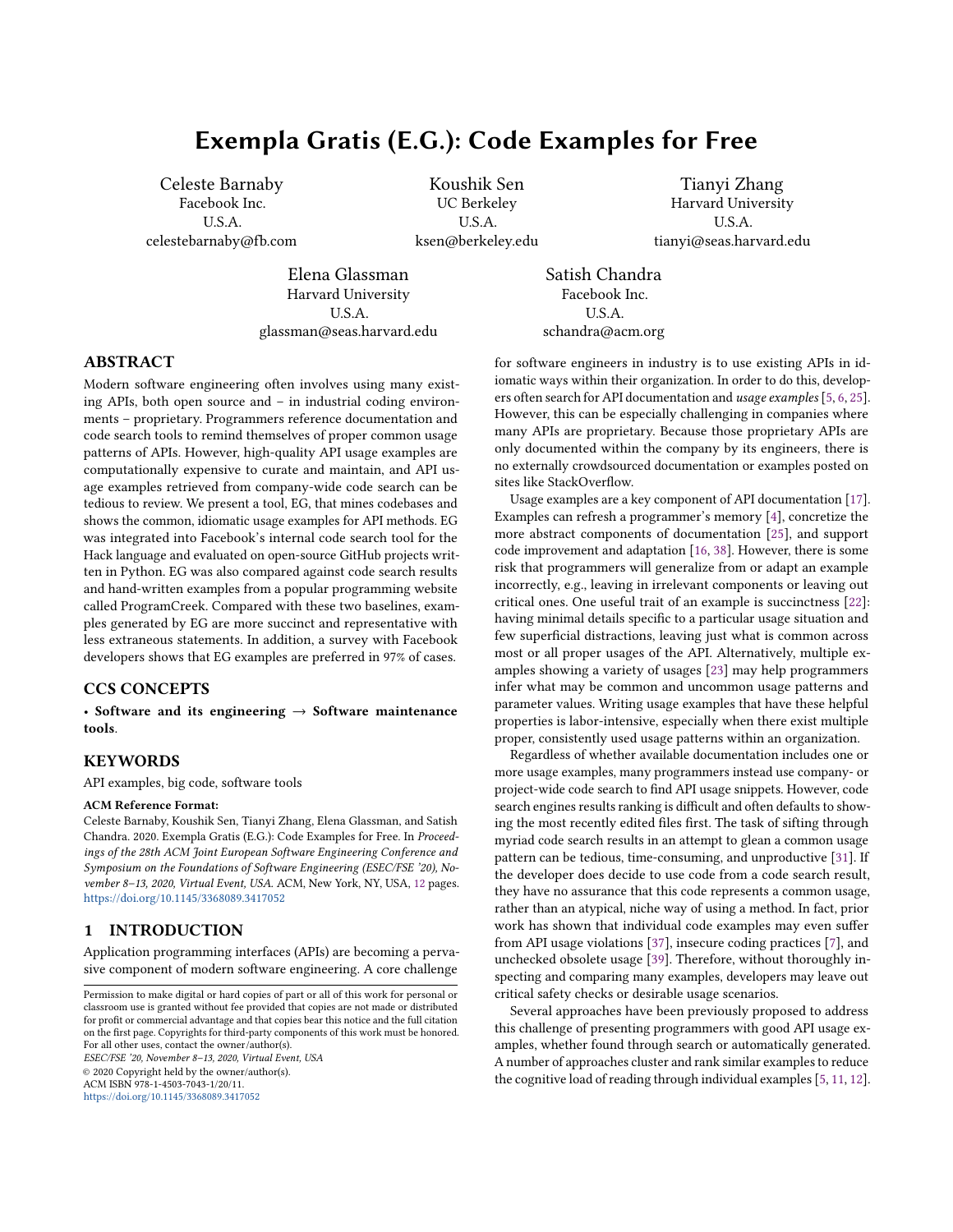However, these clustering techniques rely on pre-defined similarity metrics and do not help users understand why some examples are clustered together, e.g., the commonalities and variations among those examples. Buse et al. presented a synthesis technique to generate a single example from multiple similar examples [\[5\]](#page-10-0), but the synthetic example only demonstrates a common skeleton, without showing possible variations. In contrast, Examplore is capable of visualizing an entire distribution over API usage features in a large number of API usage examples [\[8\]](#page-10-12), but the analysis requires a predefined API skeleton and concrete usage patterns are best revealed through additional interaction with the visualization.

In this paper, we present EG, a tool that mines codebases and shows multiple common, idiomatic usage examples for API methods. EG assumes access to a large repository of Python programs from many projects. Given a query API method, EG first searches all methods in the repository containing at least one usage of the API method. It then computes the parse tree of each such method and finds the maximal subtree that a) contains the query API, and b) is part of a meaningful proportion of methods. EG then serializes the subtree to create a common idiomatic usage pattern of the API method. EG repeats this process multiple times to find = diverse idiomatic usage patterns.

Once EG has generated several common usage patterns, it displays the patterns to users in an easy-to-use interface. For each usage pattern, EG displays a concise and representative code snippet to serve as an example of that usage pattern. In each example, EG emphasizes the code parts that are part of the common usage pattern in bold texts, while graying out the uncommon parts – referred to in this paper as "filler". Further, EG displays how many times each usage pattern appears in the repository. This interface allows users to efficiently understand the common usage of an API method, and relieves the cognitive load of manually looking through code results in an attempt to discern a common pattern. In additional, EG relieves the burden of manually curating examples for API methods, and automates the task of keeping API examples up-do-date and relevant as a codebase changes.

EG has several properties that are particularly advantageous for its scalability and generality. First, EG is language agnostic: to generate EG examples for a new programming language, one need only implement a new parser. Second, EG does not require mining coding patterns ahead of time, and can retrieve new and idiomatic usage patterns on-the-fly. Third, EG is fast enough to use in real time, and can generate examples from a large corpus containing millions of methods within a couple of seconds on a multi-core server machine. On average, EG takes 1.0 seconds to generate examples for a query method on a 24-core CPU.

We have implemented EG in C++ for Hack and Python. We have also integrated EG into Facebook's internal code search website, where it is used daily by developers. We report our experimental evaluation of EG for Python. We have used EG to index 1,900,911 Python methods obtained from open source GitHub projects. We performed our experiments for Python because it is a language that is widely used at Facebook, as well as in open source projects. We evaluated EG against code search results and examples from ProgramCreek, a website providing code examples of Python methods. We found that developers preferred EG examples to code search results in over 99% of cases, and that a majority of developers found

the main features of the EG interface useful. We also found that EG examples were shorter, more relevant, and more representative than code search results or ProgramCreek examples.

The rest of this paper is organized as follows. Section [2](#page-1-0) motivates the design of EG with insights and lessons learned from deploying another code search and recommendation tool in Facebook. Section [3](#page-3-0) describes a usage scenario of learning APIs with EG. Section [4](#page-4-0) describes the pattern mining and example generation algorithms in EG. Section [5](#page-6-0) describes the evaluation of EG, including a survey with Facebook developers, a quantitative analysis of examples generated by EG and two other tools, and a summary of EG's usage metrics after its deployment in Facebook. Section [5.4](#page-8-0) discusses the challenges we encountered when evaluating EG. Section [6](#page-9-0) discusses related work and Section [7](#page-9-1) concludes this paper.

# <span id="page-1-0"></span>2 MOTIVATIONS FROM FACEBOOK

Aroma is a code-to-code search and recommendation tool. It has been integrated into Facebook's IDE and internal code search website in December 2018 [\[16\]](#page-10-5). Given a code snippet as input and a large code corpus, Aroma returns a set of idiomatic extensions to the input code clustered together from similar code snippets in the corpus. Aroma produces code recommendations for Hack, Python, Java, and JavaScript. Here, we summarize how the lessons we learned from Aroma informed the design of EG.

We expected that developers would query Aroma with multi-line code snippets, to get recommendations for how they should modify or improve their code. However, we found that in practice, most Aroma queries were for single API methods. Furthermore, most of these queried APIs were Facebook-specific APIs for which there was little existing documentation and no hand-written examples. We concluded, then, that developers at Facebook were using Aroma to obtain API usage examples.

Since Aroma was not designed for generating examples of API usage, recommendations created from querying a single API method had several shortcomings. First, we found that across many different methods, APIs, and libraries, Aroma recommendations consistently cut out the arguments passed into a function call. For example, in Figure [1,](#page-3-1) the example generated by Aroma does not include any arguments to the assert\_frame\_equal method in pandas. testing. This is because Aroma is designed to prune out code that is different among multiple snippets in a cluster, while retaining code that is commonly shared among them. Since different calls to this method tend to contain different arguments, the arguments are pruned out in the recommendation. Second, examples generated by Aroma include many extraneous statements. In Figure [1,](#page-3-1) this example contains several lines that are not strictly relevant to the assert\_frame\_equal call, such as the function header, and the initialization of the query variable.

For API learning, these shortcomings are detrimental. When learning the common usage of an API method, it is helpful to see its common arguments, and usually unhelpful to see a lot of extraneous context. Prior work has shown that conciseness is an important feature of code examples, and that the median length of handwritten examples is five lines [\[22\]](#page-10-6). Aroma's ability to perform fuzzy searches also goes under-utilized when the query is a single method.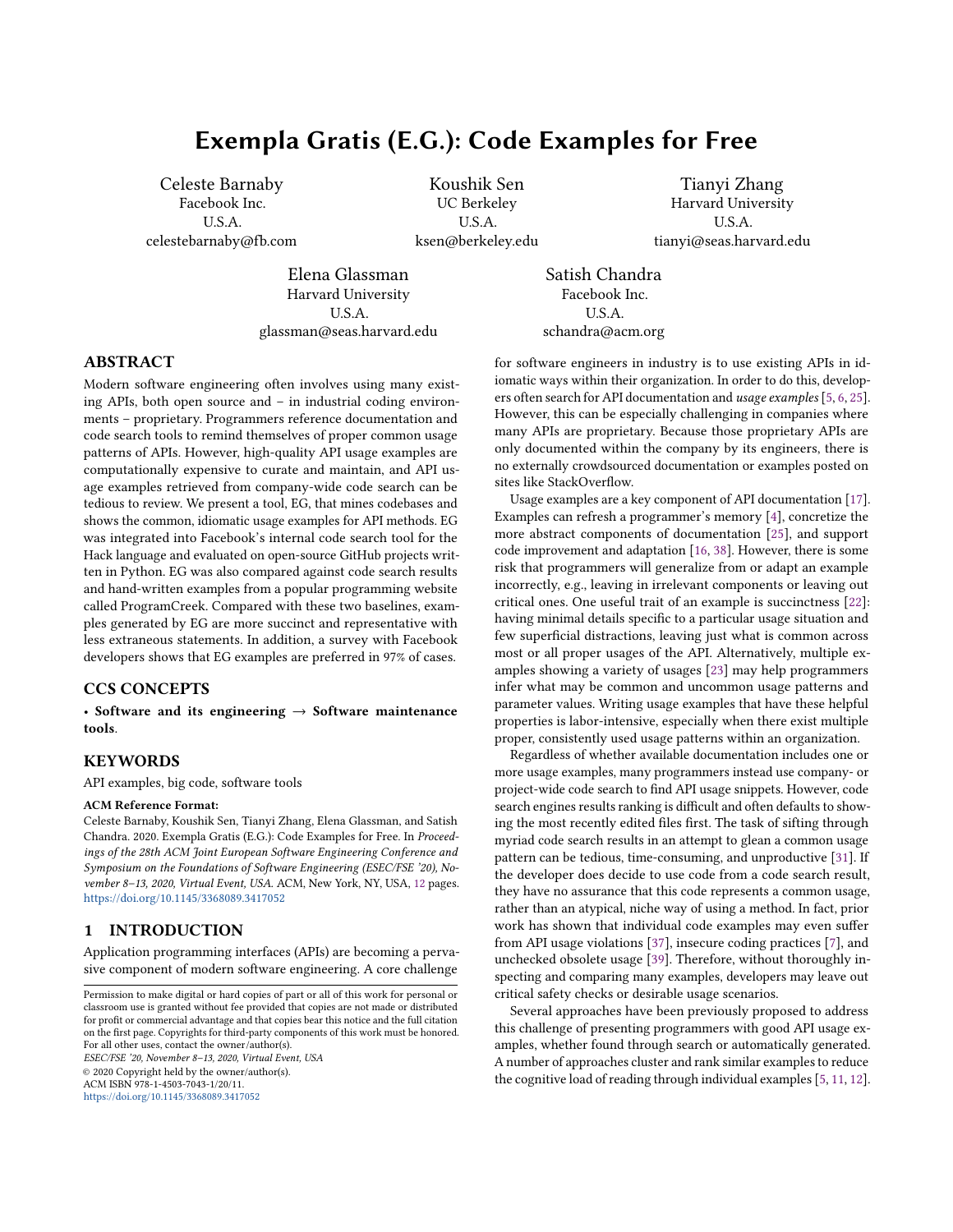| Query                    | Examples                                                                                                                                                                                                                                                                                                                                                                                                                                                                                                                                                                                                     | Notes                                                                                                                                                                                                                                                                                                                                                                                                                                                                                                  |
|--------------------------|--------------------------------------------------------------------------------------------------------------------------------------------------------------------------------------------------------------------------------------------------------------------------------------------------------------------------------------------------------------------------------------------------------------------------------------------------------------------------------------------------------------------------------------------------------------------------------------------------------------|--------------------------------------------------------------------------------------------------------------------------------------------------------------------------------------------------------------------------------------------------------------------------------------------------------------------------------------------------------------------------------------------------------------------------------------------------------------------------------------------------------|
| Case A: j son. dump      | This usage pattern is found in 29 out of 336 samples. <sup>1</sup><br>with open(self.output_path, w) as f:<br>json.dump(data, f)<br>This usage pattern is found in 17 out of 336 samples. <sup>2</sup><br>with open(out_filename, w) as f:<br>json.dump(info, f, indent=2)<br>This usage pattern is found in 17 out of 336 samples. <sup>3</sup><br>with open(Path(self.rnn_dir) / cli_args.json, w) as f:<br>json.dump(self.cli_args, f, indent=4, sort_keys=True)                                                                                                                                          | The first example shows that the following is idiomatic:<br>• Opening a file before calling <i>j</i> son. dump<br>• Passing 'W' as the second argument to open<br>• Passing f as the second argument to j SON. dump<br>The second and third examples show that it is also idiomatic to pass<br>an integer to the optional parameter indent, and to pass True to<br>the optional parameter sort_keys                                                                                                    |
| Case B:<br>os. makedirs  | This usage pattern is found in 103 out of 1699 samples. $^4$<br>output_dir = os.path.join(args.output_dir,<br>checkpoint- . format (global_step))<br>if not os.path.exists(output_dir):<br>os.makedirs(output_dir)<br>This usage pattern is found in 110 out of 1699 samples. <sup>5</sup><br>base_dir = os.path.dirname(fname)<br>if not os.path.exists(base_dir):<br>os.makedirs(base_dir)<br>This usage pattern is found in 116 out of 1699 samples. <sup>6</sup><br>year_dir = os.path.join(save_dir,<br>$url.split( / )[-1].split( . )[0])$<br>if not os.path.isdir(year_dir):<br>os.makedirs(year dir) | The first example shows that the following is idiomatic:<br>• Calling os. path. join and os. path. exists before call-<br>ing os. makedirs.<br>• Calling OS. makedi rs on the condition that the directory<br>you are making does not already exist.<br>The second example shows an alternate idiom where<br>os. path. di rname is called instead of os. path. join, while the<br>third example calls OS. path. I sdir instead of OS. path. exists.                                                    |
| Case C: range            | This usage pattern is found in 213 out of 2000 samples. <sup>7</sup><br>for i in $range(3)$ :<br>$img[:, :, i] = (img[:, :, i] - mean[i]) / std[i]$<br>This usage pattern is found in 150 out of 2000 samples. 8<br>$colums=[str(col) + _%d % (i, )$<br>for i in <b>range</b> (len(sum_contrast_matrix.column_suffixes))]<br>This usage pattern is found in 123 out of 2000 samples. <sup>9</sup><br>for j in range(start, i):                                                                                                                                                                               | The first example shows that the following is idiomatic:<br>• Calling range in the condition of a for loop.<br>• Naming the for loop variable i.<br>The second example shows a common idiom for list comprehension<br>using range, while the third example shows that two variables may<br>be passed to range.                                                                                                                                                                                         |
| Case D:<br>csv. writer   | This usage pattern is found in 11 out of 160 samples. $10$<br>with open(filename, $a+$ , newline= ) as file:<br>writer = csv.writer(file)<br>writer.writerow(fieldnames)<br>This usage pattern is found in 11 out of 160 samples. <sup>11</sup><br>writer = csv.writer(csvfile, delimiter= , ,<br>quotechar=  , quoting=csv.QUOTE_MINIMAL)<br>writer.writerow([hike_name, url, trailhead_name, ])<br>This usage pattern is found in 11 out of 160 samples. $12$<br>with open(ntf.name, $w$ ) as f:<br>ntf_writer = <mark>csv.writer</mark> (f, delimiter= , )                                                | The first example shows that the following is idiomatic:<br>• Opening a file before calling CSV. Writer<br>• Passing ' a+' as the second argument to open, and pass-<br>ing" as the argument to the optional parameter newl ine<br>• Calling writer. writerow after csv. writer<br>The second example shows an alternate idiom where a list of items<br>is passed to Writer. Writerow, while the third example shows an<br>idiom where an argument is provided for the optional parameter<br>delimiter |
| Case E:<br>requests.post | This usage pattern is found in 67 out of 1019 samples. <sup>13</sup><br>$response = requests.get(url, timeout=10)$<br>This usage pattern is found in 48 out of 1019 samples. <sup>14</sup><br>try:<br>response = requests.get(url)<br>except requests. HTTPError as error:<br>This usage pattern is found in 48 out of 1019 samples. <sup>15</sup><br>url = https://kyfw.12306.cn/otn/passcodeNew/<br>r = <mark>requests.get</mark> (url)                                                                                                                                                                    | The first example shows that the following is idiomatic:<br>• Naming the variable assigned to requests.get<br>"response"<br>• Passing two arguments to requests.get<br>The second example shows an alternate idiom where the call to<br>requests. get is wrapped in a try-catch block, while the third ex-<br>ample shows that it is common to initialize a string variable names<br>url before calling requests.get.                                                                                  |

# Table 1: EG code examples for a variety of Python methods.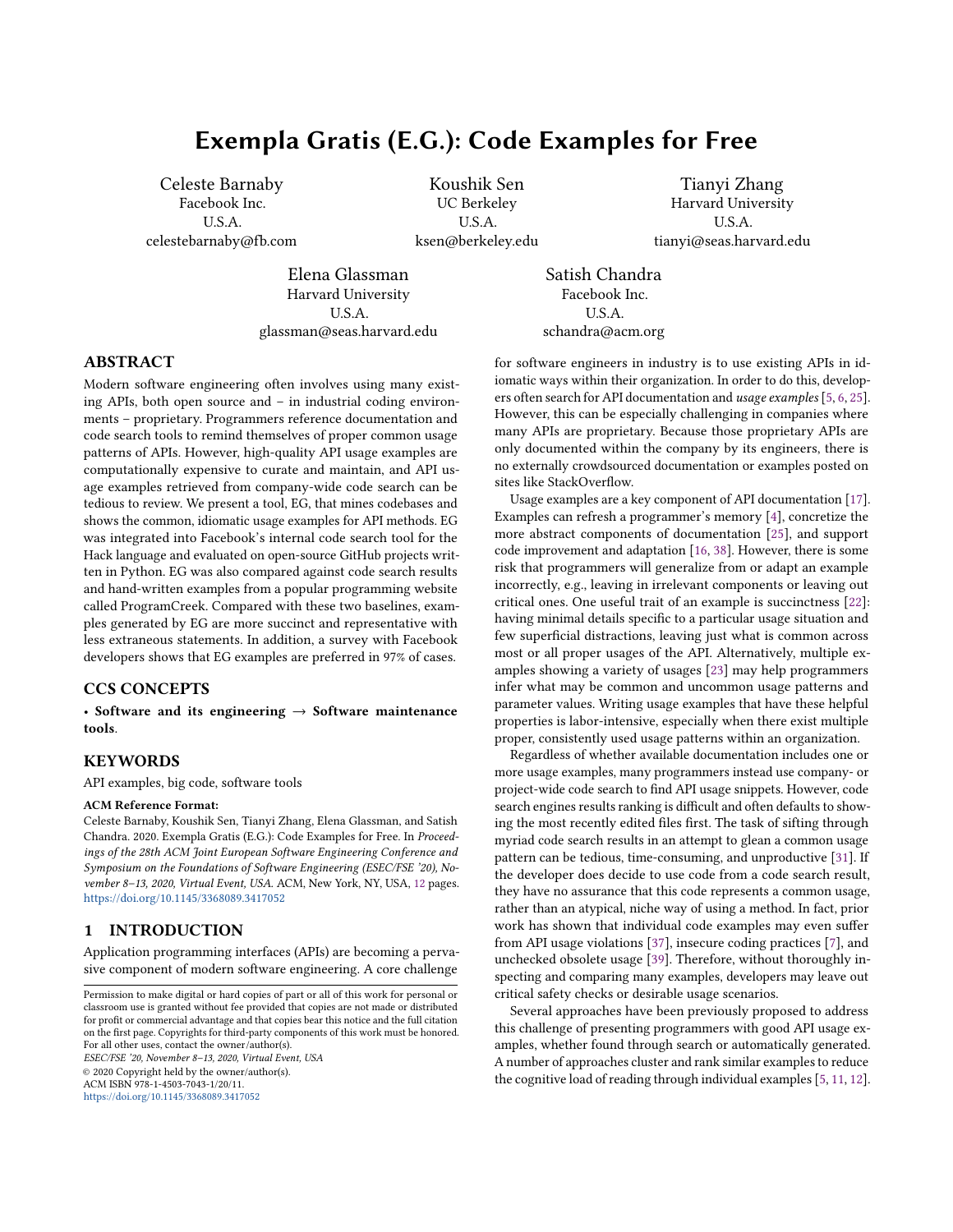<span id="page-3-1"></span>

Figure 1: Aroma recommendation for assert\_frame\_equal<sup>16</sup>

For these reasons, we decided that, while Aroma is still a powerful code recommendation engine with other potential uses, it is not suitable as a generator of API usage examples. Thus, we created EG to allow developers to see succinct, idiomatic usage examples for an API method. Figure [2](#page-3-2) shows the top example generated by EG for learning assert\_frame\_equal. This example includes the arguments of the queried method and removes those extraneous statements. The additional code serves only to further illuminate the use of assert\_frame\_equals, as it shows how to initialize its arguments. Further, EG shows code elements that are common in black text, and code elements that are unique to a single snippet in gray text. This allows users to understand what is common and what is atypical, while still seeing a complete, readable example.

```
df = DataFrame(arr)result = df.astyle(dtype)expected = DataFrame(arr.astype(dtype))
```
tm.assert\_frame\_equal(result, expected)

Figure 2: EG's example for **assert\_frame\_equal** <sup>17</sup>

#### <span id="page-3-0"></span>3 USAGE SCENARIO

This section describes a usage scenario of learning Python APIs with EG. While we find EG to be most useful for proprietary libraries with few hand-written examples, we cannot release such proprietary code in this paper for confidentiality reasons. Thus, for the purposes of this scenario, we assume that hand-written examples for the libraries mentioned are not widely available.

Suppose Harry is a novice Python developer. He needs to write code that creates a directory and then writes some text to a file in that directory. He is aware that there is a makedi rs function in the os package, but he is not sure how to use it. He searches for os.makedirs in EG. Figure [3](#page-3-3) shows the top example generated by EG. This example shows that among 1699 snippets that call os. makedirs, 103 followed the same API usage pattern. The bolded code in this example shows the idiomatic usage of OS. path. exists. Harry finds that it is common to check whether the directory exists before creating it. Further, he finds that it is idiomatic to call os.path.join together with os.makedirs to safely construct a file path across platforms. A link to the file containing the code snippet used in this example is displayed above the code snippet, which Harry can use if he wants to see additional context.

Harry clicks "Show More Examples" to view additional usage examples of 0S. makedi rS, as shown in Figure [4.](#page-3-4) He sees that the

ESEC/FSE '20, November 8–13, 2020, Virtual Event, USA Celeste Barnaby, Koushik Sen, Tianyi Zhang, Elena Glassman, and Satish Chandra

<span id="page-3-3"></span>

| Found in 103 out of 1699 samples                                                                                                                    |  |  |  |
|-----------------------------------------------------------------------------------------------------------------------------------------------------|--|--|--|
| huggingface/transformers/examples/run multiple choice.pv                                                                                            |  |  |  |
| output $dir = os.path.join(args.output-dir, "checkpoint-{}'':format(global step))$<br>if not os.path.exists(output dir):<br>os.makedirs(output dir) |  |  |  |
| <b>Show More Examples</b>                                                                                                                           |  |  |  |

Figure 3: EG's interface showing an example for **os.makedirs**. When code search results initially load, the top EG example is presented as the first result. $4$ 

third example calls 0S. path. i sdir in the if statement instead of os. path. exists. The text above this code example indicates that this is a common usage pattern appearing in 116 out of 1699 snippets, giving Harry confidence that this is another standard check before calling OS. makedi rS. Harry copies this code from the EG example and replaces year\_dir with the name of his directory. Since these examples generated by EG have already summarized distinct API usage in hundreds of examples in the codebase, Harry feels he does not look at any additional code search results.

<span id="page-3-4"></span>

| Found in 103 out of 1699 samples<br>▼ huggingface/transformers/examples/run_multiple_choice.py                                                       |
|------------------------------------------------------------------------------------------------------------------------------------------------------|
| output $dir = os.path.join(args.output dir, "checkpoint-{}'' .format(global step))$<br>if not os.path.exists(output dir):<br>os.makedirs(output dir) |
| Found in 110 out of 1699 samples<br>zalandoresearch/fashion-mnist/configs.py                                                                         |
| base $dir = os.path.dirname(fname)$<br>if not os.path.exists(base dir):<br>os.makedirs(base dir)                                                     |
| Found in 116 out of 1699 samples<br>toddheitmann/PetroPy/petropy/download.py                                                                         |
| $year\_dir = os.path.join(save\_dir,$<br>$url.split('/')[-1].split('.')[0])$<br>if not os.path.isdir(year dir):<br>os.makedirs(year_dir)             |

#### Figure 4: The "Show More Examples" button displays the top three common usage examples.<sup>456</sup>

Harry now needs his code to write text to a file, so he queries write in EG, without including a package name. Figure [5](#page-3-5) shows the top example generated by EG. He sees that this common usage pattern is found in 150 methods out of 2000 snippets, indicating that it is idiomatic to open a file before calling write. He also sees that, in this code snippet, the second argument to open is  $w$ . Further search shows that W means write-only. This is exactly what Harry needs. By stitching this example with the previous example, Harry successfully writes the desired code.

```
Found in 150 out of 2000 samples
v pydata/xarray/xarray/tests/test backends file manager.py
with open(path, "w") as f:
    f.write("foobar")
                              Show More Examples
```
Figure 5: EG's example for **write**. 18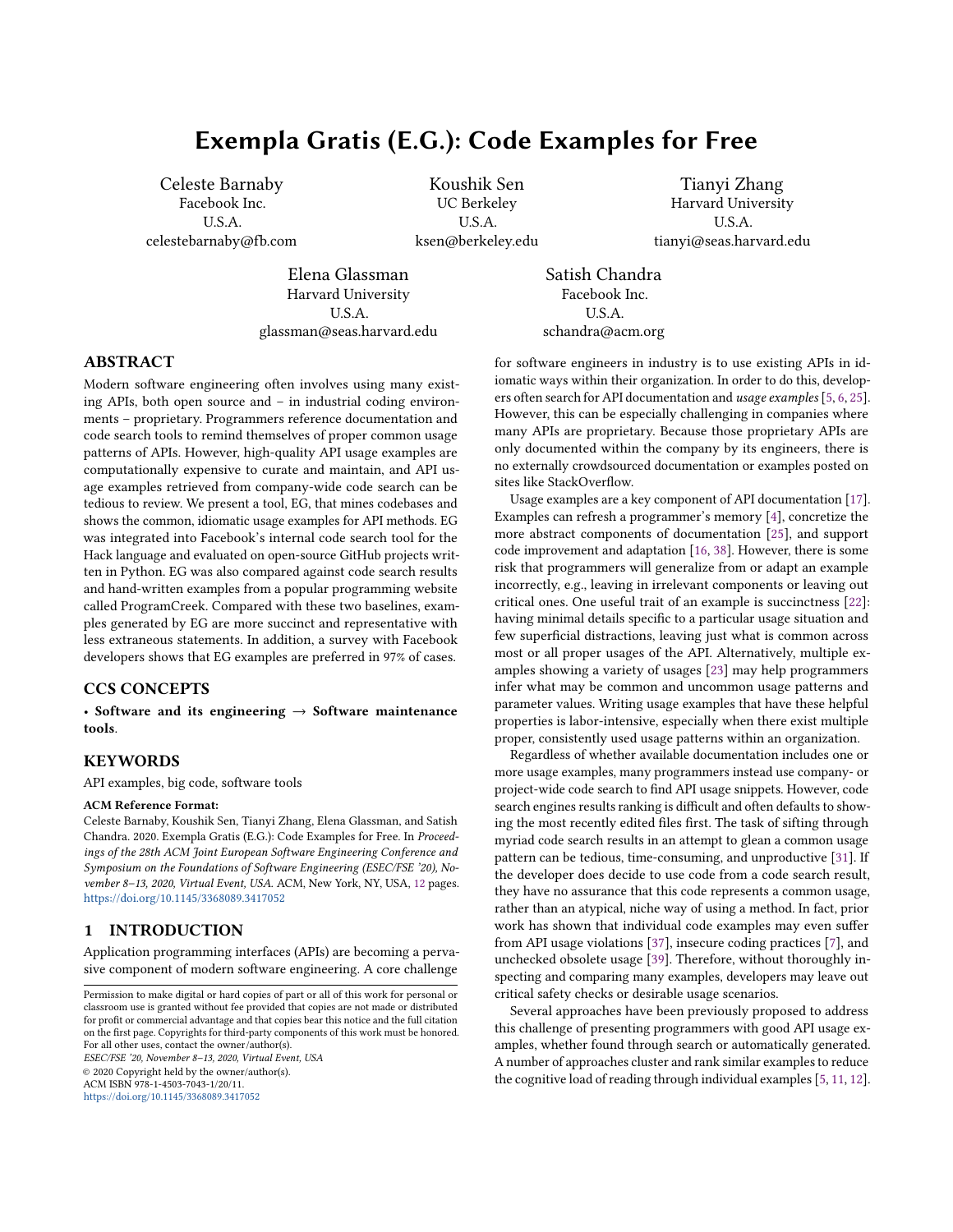# <span id="page-4-0"></span>4 EXAMPLE GENERATION ALGORITHM

In this section, we describe several notations and definitions to compute the simplified parse tree of a program. The terminologies and notations are similar to that in Aroma [\[16\]](#page-10-5). We reintroduce the definitions to keep the paper self-contained.

#### 4.1 Formal Definitions

Definition 4.1 (Keyword tokens). This is the set of all tokens in a language whose values are fixed as part of the language. Keyword tokens include keywords such as while and if, and symbols such as  $\{\, , \, \}, \ldots, \, \star$ . The set of all keyword tokens is finite for a language.

Definition 4.2 (Non-keyword tokens). This is the set of all tokens that are not keyword tokens. Non-keyword tokens include variable names, method names, field names, and literals.

Examples of non-keyword tokens are i, length, 0, 1, etc. The set of non-keyword tokens is non-finite for most languages.

Definition 4.3 (Simplified Parse Tree). A simplified parse tree is a data structure to represent a program. It is recursively defined as a non-empty list whose elements could be any of the following:

- a non-keyword token,
- a keyword token, or
- a simplified parse tree.

Moreover, a simplified parse tree cannot be a list containing a single simplified parse tree.

We picked this particular representation of programs instead of a conventional abstract syntax tree representation because the representation only consists of program tokens, and does not use any special language-specific rule names such as IfStatement, block etc. As such, the representation can be used uniformly across various programming languages. Moreover, one could perform an in-order traversal of a simplified parse tree and print the token names to obtain the original program. We use this feature of a simplified parse tree to show the common usage examples.

Definition 4.4 (Label of a Simplified Parse Tree). The label of a simplified parse tree is obtained by concatenating all the elements of the list representing the tree as follows:

- If an element is a keyword token, the value of the token is used for concatenation.
- If an element is a non-keyword token or a simplified parse tree, the special symbol # is used for concatenation.

For example, the label of the simplified parse tree  $[ \times , \rightarrow , [ \times ]$ ., f ]] is  $\# > \#$ .

Figure [6](#page-4-1) shows a code snippet and its simplified parse tree. In the figure, each internal node represents a simplified parse tree, and is labeled using the tree's label as defined above. Since keyword tokens in a simplified parse tree become part of the label of the tree, we do not create leaf nodes for keyword tokens in the tree diagram—we only add leaf nodes for non-keyword tokens. We show the label of each node in the tree, and add a unique index to each label as subscript to distinguish between nodes with similar labels.

To obtain the simplified parse tree of a code snippet, EG relies on a language-specific parser. For example, EG utilizes the lib2to3 Python parser to produce the simplified parse tree for a Python

<span id="page-4-1"></span>

Figure 6: A simplified parse tree of a code snippet. Variable nodes are highlighted in double circles.

program. Once the simplified parse tree of a code snippet has been created, the rest of EG's algorithm is language-agnostic.

We will represent a simplified parse tree  $\ell$  using the tuple  $(\# \cdot ! \cdot )$ , where

- $\bullet$  # is the set of nodes of the tree,
- $\bullet\,$   $\,$   $\,$  is a function that maps a node to the label of the subtree rooted at the node,
- is a children function. If  $=$ <sub>2</sub> is the  $\ell^{\text{th}}$  direct child of the node =<sub>1</sub>, then  $(-1 \cdot \theta) = -2$ . If the  $\theta^{\text{th}}$  child of a node = does not exist, then  $(=•\emptyset) = \bot$ .

For example, with#: #1 and self $_8 \in \mathcal{H}$  are sample nodes in the tree shown in Figure [6.](#page-4-1) ! (with#: #<sub>1</sub>) = with#: #.  $(*as#_{2} \cdot 2) = f_{12}$ .

A subtree of a tree  $\ell$  is a tree rooted at some node in  $\ell$  and contains all the descendants of the node in  $\ell$ . Formally,  $\ell' = (\# \prime \cdot \ell \cdot \ell')$ is a subtree of  $\ell = (\# \cdot ! \cdot )$  if the following conditions hold:

- $\bullet$  #'  $\subseteq$  #,
- for all  $=_1 \in \mathcal{H}'$  if there exists  $=_2 \in \mathcal{H}$  and an  $\ell \in \mathbb{N}$  such that  $(=_1 \cdot \emptyset) = =_2$ , then  $=_2 \in \mathcal{H}'$  and  $'(=_1 \cdot \emptyset) = =_2$ ,
- for all =  $\in \mathcal{H}'$ , if there exists  $\ell \in \mathbb{N}$  such that  $(= \ell) = \bot$ , then  $'(=\cdot \theta) = \bot$ .

For example, the subtree rooted at  $##_3$  in Figure [7](#page-5-0) is highlighted in red.

A context tree of a tree  $\ell$  is the tree with some of its subtrees removed. Formally, if  $\mathcal{C}' = (\#' \cdot ! \cdot '')$  is a context tree of  $\mathcal{C} = (\# \cdot ! \cdot '')$ , then the following conditions hold:

- $\bullet$  #'  $\subseteq$  #,
- for all  $=_1 \in \mathcal{H}'$  if there exists  $=_2 \in \mathcal{H}$  and a  $\emptyset \in \mathbb{N}$  such that  $(=_2 \cdot \theta) = \frac{1}{1}$ , then  $=_2 \in \mathcal{H}'$  and  $(=_2 \cdot \theta) = \frac{1}{1}$ .

In Figure [7,](#page-5-0) we highlight a context of the tree in green.

A context subtree can be obtained from a tree first by picking a subtree of the tree and then picking a context tree of the subtree. We also use the term pattern to refer to a context subtree.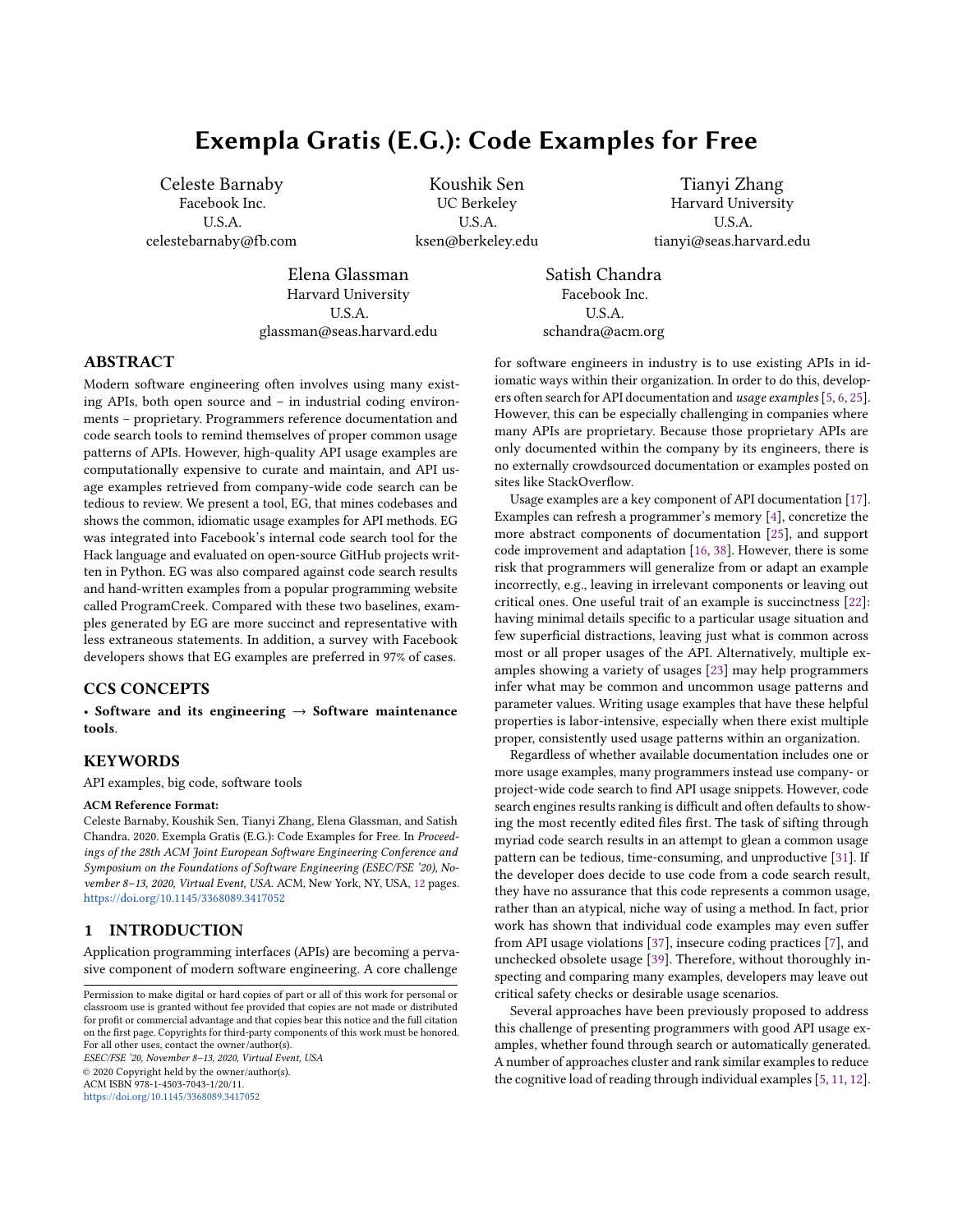<span id="page-5-0"></span>

Figure 7: A simplified parse tree with a subtree highlighted in red and a context highlighted in green.

#### 4.2 EG Algorithm

We assume that we are given a set of trees ) and a query tree @. Note that a query – for example, j son. dump – is parsed as a code construct as well. EG works in two steps to create a common usage pattern. First, it finds a pattern  $\ell$  such that  $\emptyset$  is a subtree of  $\ell$  and  $\ell$ is a pattern in each tree in a subset  $\bm{\mathcal{)}}'$  of  $\bm{\mathcal{)}}$  . The pattern denotes a partial code snippet that is common and contains the query snippet. Second, EG finds a completion of the pattern by picking a subtree from a suitable tree in  $\int'$ . The subtree must contain the pattern as a context. The subtree denotes a common usage code snippet of @.

Phase 1. EG starts with the pattern  $\mathcal O$  and grows it iteratively by adding nodes to the pattern as shown in Figure [9.](#page-6-1) Let us assume that after some iteration the current pattern is  $\ell_2 = (\# \cdot ! \cdot )$  and it is present exactly in  $j_2 \subseteq j$  trees. Then a suitable neighboring node  $=1$  is added to the pattern to obtain a new bigger pattern as described in Figure [10](#page-6-2) . The tuple (;•8• =1• =2• 1) denotes that a node =1 is added to the tree  $\ell_2$  where ; is the label of =1, =2 is the node in  $\ell_2$  connected to =<sub>1</sub>, and 1 is a Boolean which if true means  $(=_2 \cdot \mathcal{B}) = \mathcal{B}$ , and  $(=_1 \cdot \mathcal{B}) = \mathcal{B}$  if 1 is false. The **support** of a tree added to the pattern is the number of trees in  $\frac{1}{2}$  that contain the new pattern (see Figure [11\)](#page-6-3). In an iteration, EG adds a node to  $\ell_2$ such that the new pattern has the highest support. At the end of an iteration, EG updates  $\ell_2$  with the new pattern and the set of all the trees in  $\frac{1}{2}$  containing the new pattern becomes the new  $\frac{1}{2}$ .

EG continues the iterations until the number of nodes in  $\ell_2$ exceeds a configurable threshold W (usually set to 100) or the cardinality of  $\frac{1}{2}$  divided by  $\frac{1}{2}$  goes below a configurable threshold  $\frac{1}{2}$ (usually set to .05). Threshold W ensures that the generated example is not too long, while threshold  $U$  ensures that the generate example is a common snippet.

Figure [8](#page-5-1) shows the maximal pattern computed for the query j son. dump from two simplified parse trees. The nodes in the pattern are highlighted in green.

Phase 2. Once EG has computed a pattern contained in several trees, it tries to complete the pattern by adding the missing subtrees

ESEC/FSE '20, November 8–13, 2020, Virtual Event, USA Celeste Barnaby, Koushik Sen, Tianyi Zhang, Elena Glassman, and Satish Chandra

<span id="page-5-1"></span>

Figure 8: The maximal pattern computed for the query **json.dump** from two different simiplified parse trees. The nodes in the pattern are highlighted in green. The filler code is highlighted in blue.

in the pattern. In EG our goal is to show a real code snippet instead of a synthetic one, because we have found that programmers feel more confident with real code snippets. This means that we need to pick a minimal subtree from the final set  $\lambda$  such that the subtree contains the pattern. We focus on a few properties of the tree which makes the common usage example code snippet short yet common.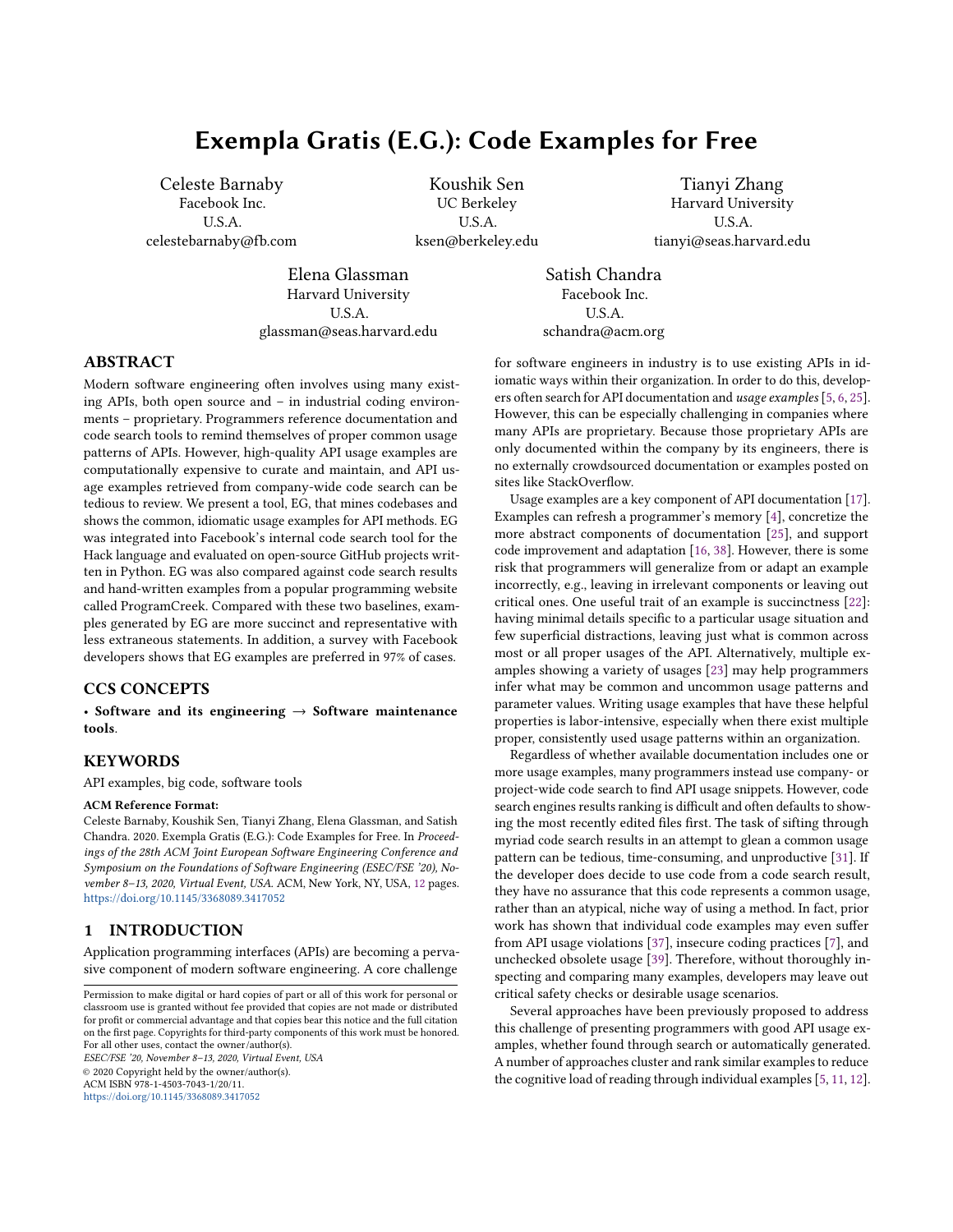<span id="page-6-1"></span>Phase 1: Input: a set of simplified parse trees ) Input: the query tree @  $)$ <sub>2</sub> ← { $\ell \in$  ) |  $\ell$  contains @ as a subtree}  $\mathcal{C}_2 \leftarrow \emptyset$ while no. of nodes in  $\ell_2 \leq W$  and  $|y_2| > |y| * U$  do if  $\exists$ (; ⋅  $\theta$ • =<sub>1</sub>⋅ 1) and  $\exists$ =<sub>2</sub> in nodes of  $\ell_2$  such that  $\text{Support}(\text{Extend}(\mathcal{C}_2 \cdot \cdot \cdot \cdot \cdot =_1 \cdot \cdot \cdot \cdot \cdot \cdot)$ 2)  $\geq$  Sup-PORT(EXTEND( $\ell_2 \cdot \cdot \cdot \cdot \cdot \cdot' \cdot = \cdot - \cdot \cdot \cdot 1$ ), ) z for all  $(\cdot' \cdot \cdot \cdot' \cdot \cdot' \cdot \cdot')$ and  $=\frac{1}{2}$  in nodes of  $\ell_2$  then  $\ell_2 \leftarrow \text{EXTEND}(\ell_2 \cdot \cdot \cdot \cdot \cdot \cdot_{2} \cdot 1)$  $j_2 \leftarrow \{\ell \in j_2 \mid \ell \text{ contains } \ell_2\}$ end if end while return  $\ell_2 \cdot$ )<sub>2</sub>

#### Figure 9: Phase 1 algorithm.

```
EXTEND(\ell_2 \cdot \cdot \cdot \cdot \cdot \cdot =_1 \cdot =_2 \cdot 1)Let \ell_2 = (\# \cdot ! \cdot )! \leftarrow ! \cup \{\texttt{=_1} \mapsto \texttt{:} \}\# \leftarrow \# \cup \{\mathsf{=_1}\}if 1 then
                    ← \cup {(=2\cdot8) \mapsto =1}
         else
                    ← \cup {(=<sub>1</sub>·\emptyset) \mapsto =<sub>2</sub>}
         end if
         return \ell_2
```
Figure 10: EXTEND( $\ell_2 \cdot \cdot \cdot \cdot \cdot =_1 \cdot \cdot \cdot 1$ ) adds the node  $\mathsf{=}_1$  with label ; to the node =<sub>1</sub> in  $\ell_2$  and adds the edge  $(=_2 \cdot \theta) = -_1$  if 1, and  $(=_1 \cdot \mathcal{B}) = \mathcal{B}$  otherwise.

<span id="page-6-3"></span> $\text{Support}(\ell \cdot)$ ) **return**  $|\{\ell' \mid \ell' \in \rangle$  and  $\ell'$  contains t as a pattern}

# Figure 11:  $\text{Suppor}(\ell \cdot)$  omputes the number of trees in ) that contain  $\ell$  as a pattern.

First, the code snippet should be short. Second, it should have more commonality to the code snippets in  $\mathcal{L}_2$ .

In order to find the best subtree that extends the pattern found in Phase 1, we assign a score to each subtree obtained from the trees in  $\frac{1}{2}$ . Let us call a subtree that can fill a missing subtree in the pattern a filler tree. Let us also call the location at which a filler subtree is missing in the pattern a hole. Therefore, a pattern has a fixed finite number of holes. For a given tree  $\ell$  in  $\ell_2$  and a hole in the pattern, let  $5$  be the filler that fills the hole in  $\ell$ . The score of 5 is then the number of trees in  $\frac{1}{2}$  where 5 is the filler of the hole. If the filler has more than  $V_C$  of tokens (usually set to 5) or more than  $V_2$  characters (usually set to 50), we set the score of 5 to 0. This ensures that the code snippets are concise. We take the sum of all the fillers of the pattern in  $\ell$  to compute the score of  $\ell$ . We then pick the tree in  $\frac{1}{2}$  which has the highest score and show its minimal subtree containing the pattern as the common usage example. EG reconstructs the example with an in-order traversal of

the subtree. Figure [8](#page-5-1) shows the filler code computed for the query json.dump. The nodes in the filler code are highlighted in blue.

# 4.3 Creating Multiple Common Usage Examples

The algorithm above describes the process of generating a single common usage example for an API method. However, in many scenarios a user may be interested in multiple yet diverse usage examples. EG generates distinct usage examples for a single query as follows. EG generates the first common usage example using the regular EG algorithm described above—however, EG maintains a set of all the nodes added to the pattern in Phase 1. Let us call this set used\_nodes. EG then saves that pattern, and begins the example generation again with the same initial set of trees. However, if at any point the second most common adjacent node is not in used\_nodes and has at least half as many occurrences as the most common adjacent node, we add that node to the pattern instead. We then finish the example generation as normal.

EG repeats this process = times to create = distinct usage examples. In the EG interface, we display the top three usage examples.

# <span id="page-6-0"></span>5 EVALUATION

We designed the following experiments to evaluate EG. In each experiment, we compared a code example of an API method generated by EG against a randomly selected code snippet containing the method from the code corpus. The random example displays the line of code where the method is called, as well as the two lines of code preceding and following the method call. This random example serves as a reasonable stand-in for an arbitrary code search result, as code search engines typically display 2-4 lines of additional context by default. We use this as a comparison point since code search is the de facto way developers learn APIs in real-world programming workflows—especially for proprietary APIs where no hand-written examples exist [\[3,](#page-10-13) [26\]](#page-10-14).

We aim to answer the following research questions:

- RQ1. Do developers prefer EG code examples to code search results?
- RQ2. How does EG perform against comparable tools on several quantitative metrics measuring code example quality?
- RQ3. If EG is made accessible, will developers incorporate EG code examples into their workflows?

#### 5.1 RQ1: Survey with Facebook Developers

We first conducted a survey to measure the quality of code examples generated by EG, compared with code search results. The survey first displayed six common Python libraries, and asked participants to select two libraries they were most familiar with. The survey then showed ten API methods in each of the two selected libraries. For each method, two code examples were listed: the top-ranked example generated by EG (Option A) and a random example from the code search result (Option B). Participants were asked three questions about these two kinds of examples. Table [2](#page-7-0) shows the questions in the survey.

We sent out the survey to 21 Facebook developers. 18 developers completed the survey (86% response rate). Overall, the examples generated by EG were preferred over the random examples 97% of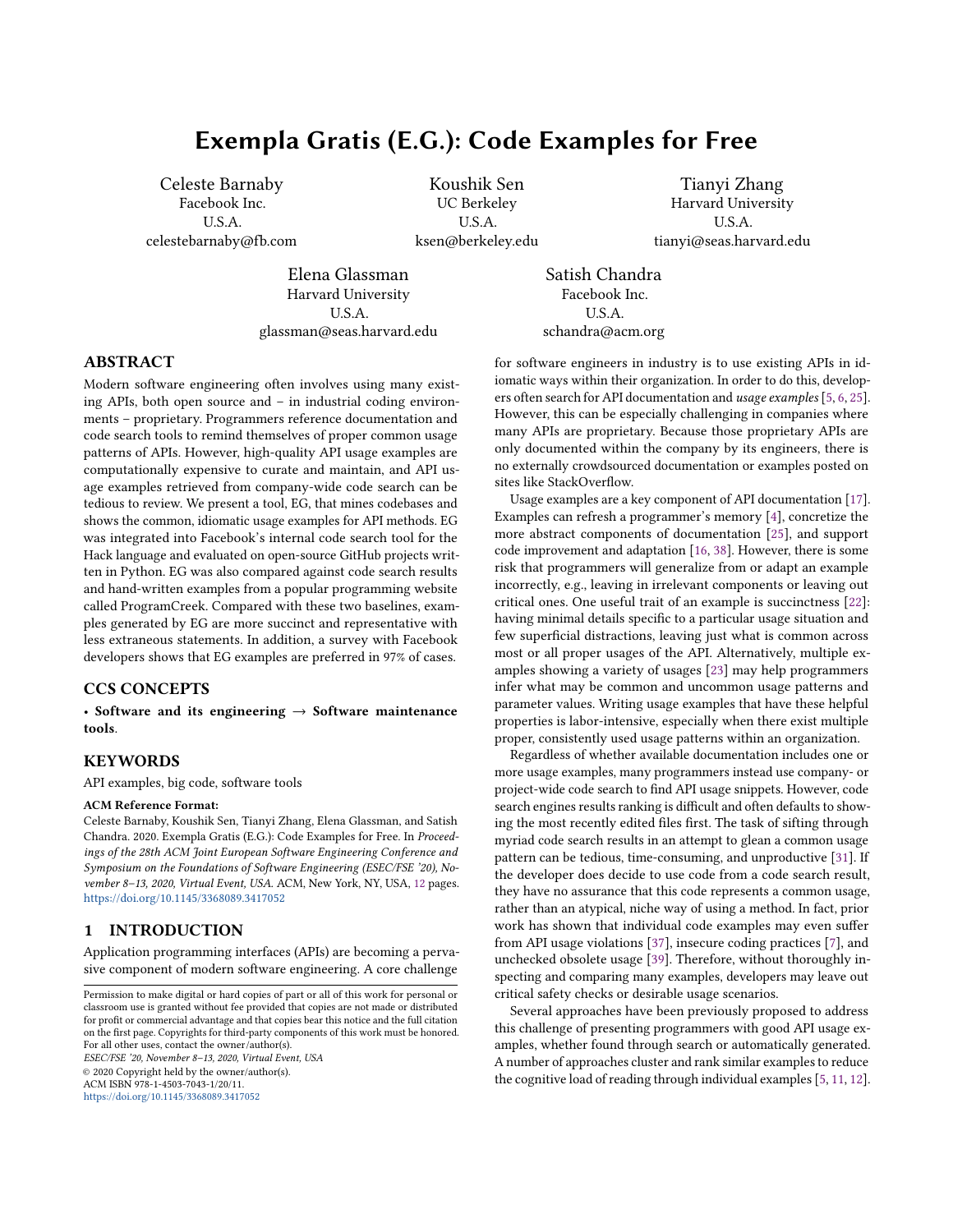the time. In addition, 66% of participants agreed that it is helpful to see the number of code examples that follow the same API usage pattern. 100% of participants agreed that it is helpful to color-code and distinguish code parts that are commonly shared among many examples. When asked to describe what they liked and disliked about the two kinds of examples, participants expressed a markedly positive sentiment towards EG: one said, "the usage count is super useful especially to make sure that the code you are looking at is consistent with the rest of the codebase." Another participant said, "I think that the formatting (color) makes it easier to quickly compare a few examples...and find the most relevant example for your use case."

#### <span id="page-7-0"></span>Table 2: Questions asked in the Facebook survey.

1. Suppose you were learning to use this library. Which code examples would you prefer to see? Select one:

- Strongly prefer A
- Prefer A
- Somewhat prefer A
- Somewhat prefer B
- Prefer B
- Strongly prefer B

2. To what extent do you agree with this statement: It is helpful to see the count of methods that contain a common usage pattern (e.g. "Common usage pattern found in 120 out of 2000 methods").

- Strongly agree
- Agree
- Somewhat agree
- Somewhat disagree
- Disagree
- Strongly disagree

3. To what extent do you agree with this statement: It is helpful for a code example to be formatted so I can see what is common and what is unique to a specific use case (e.g. common part in black, unique part in gray).

- Strongly agree
- Agree
- Somewhat agree
- Somewhat disagree
- Disagree
- Strongly disagree

# <span id="page-7-1"></span>5.2 RQ2: Quantitative Evaluation with Metrics

In addition to the qualitative survey with real developers, we conducted a quantitative analysis of the quality of examples generated by EG. We defined several metrics to measure example quality:

- Succinctness: How many lines of code are in the example?
- Relevancy: How relevant is the surrounding code in the example w.r.t. understanding the usage of the queried API?
- Representativeness: How frequently do other examples in the code corpus follow the same pattern in the example?

ESEC/FSE '20, November 8–13, 2020, Virtual Event, USA Celeste Barnaby, Koushik Sen, Tianyi Zhang, Elena Glassman, and Satish Chandra

Succinctness is measured by counting the number of lines in an example. We did not count empty lines or code comments. Relevancy is measured as the ratio of relevant lines in an example to total lines. A relevant line is a line whose meaning and connection to the query method is clear without additional explanation or context. Figure [12](#page-8-1) illustrates this metric by showing random code search results and EG examples for two methods, with relevant lines bolded and the query methods highlighted. In the code search example for np.array, the first line does not show how or why reshape is called, so this line is deemed irrelevant. Without additional context, we also do not know what discretize.EntropyMDL does, so lines 4 and 5 are not relevant. In the EG example for np.array, lines 1 and 2 show calls to np. array, while lines 3 and 4 show the returned values of np. array being passed to fit\_transform - so all of these lines are relevant. In the code search example for pd.concat, it is not clear what df1 on lines 4 and 5 is used for, and how or if it pertains to pd.concat – so these two lines are irrelevant. In the EG example for pd.concat, lines 1 and 2 show the initialization of variables passed to pd.concat in line 3 – making all 3 lines relevant to understanding how pd. Concat is used. Representativeness is measured by the ranking score that EG assigns to an example. Recall that this score is the sum of the number of occurrences of each filler option in the example. In this way, this score reflects how representative this example is of a common use of the query method. To measure the representativeness of the comparison baseline (i.e., code examples randomly selected from the original search result), we first check whether the method containing this random example is one of the methods containing the EG common usage pattern. If it is, we take that method's ranking score as the representativeness score. Otherwise, we assign the random example a representativeness score of 0. Notice that relevancy is measured by manually assessing the code snippets, while succinctness and representativeness are computed automatically.

For this experiment, we considered four popular Python libraries: Pandas, os, Numpy, and TensorFlow. For each library, we selected the ten most used methods in GitHub – forty methods total. We compared average succinctness, relevancy, and representativeness of the top EG example, a random code search result, and the top example from ProgramCreek [\[2\]](#page-10-15). ProgramCreek is a website where users can query a Python library method and see functions from open source GitHub projects that call that method. Users vote on which functions represent the best example of a method. The top ProgramCreek example was taken to be the method with the most upvotes. Since the example was a complete method, relevancy was not a meaningful measurement; however, we were still able to measure length.

Table [3](#page-8-2) shows the quality of code examples generated by EG, randomly selected from code search results, and selected from ProgramCreek [\[2\]](#page-10-15). Compared with examples from EG and Program-Creek, random examples contained many more irrelevant lines of code, as well as long, uninformative identifier names. Meanwhile, ProgramCreek examples were on average over five times longer than EG examples.

We also collected 100 Hack API methods that had been queried in Facebook's code search website most frequently over a 30 day period. Hack is a programming language created by Facebook as a dialect of PHP [\[1\]](#page-10-16). These 100 Hack methods were queried an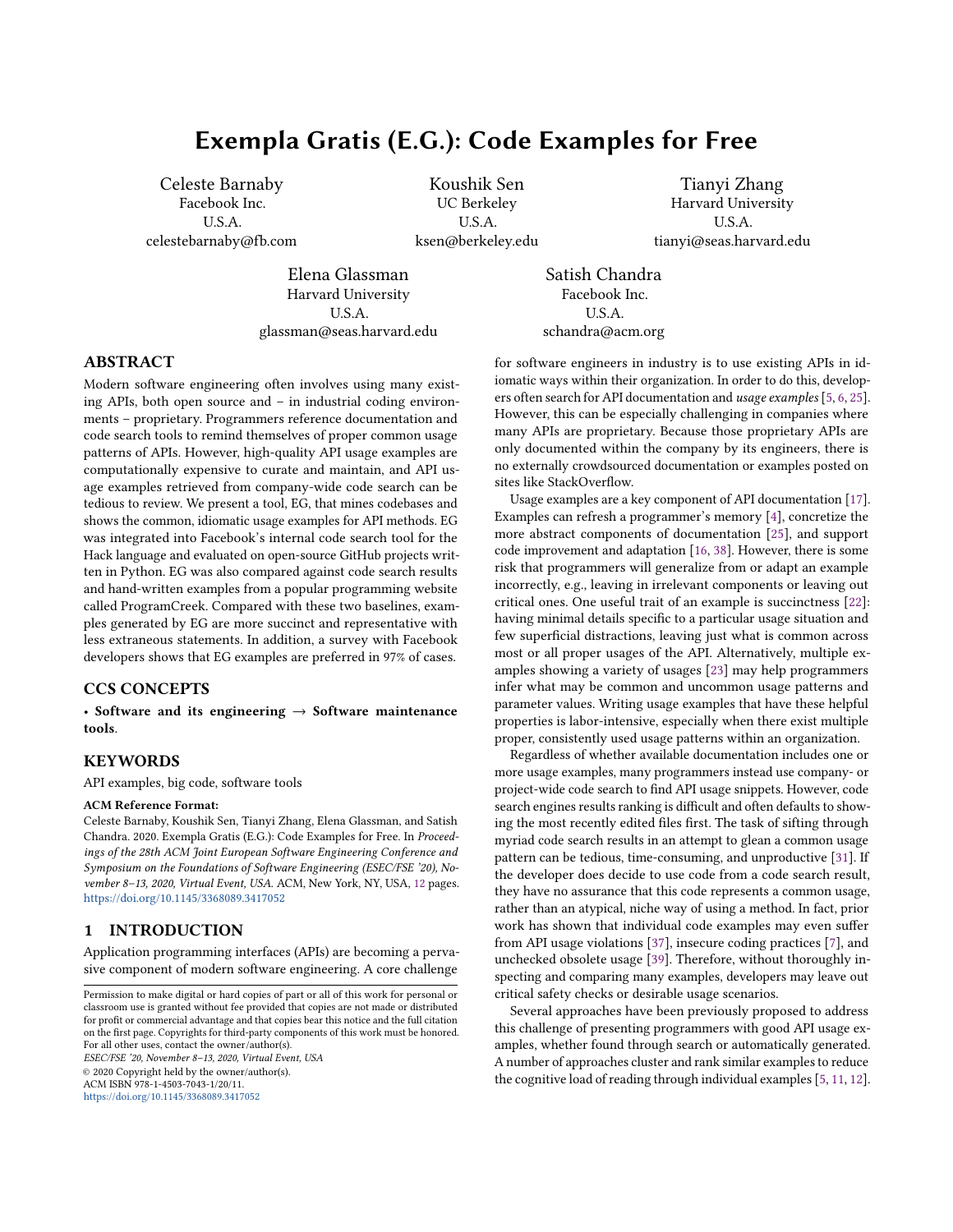Code search examples

<span id="page-8-1"></span>

| ). $reshape((100, 1))$                                            |  |  |  |  |  |
|-------------------------------------------------------------------|--|--|--|--|--|
| $Y = np.array([0] * 25 + [1] * 75)$                               |  |  |  |  |  |
| table = data. Table. from_numpy(None, X, Y)                       |  |  |  |  |  |
| $\text{di}\text{sc} = \text{di}\text{sc}$ retize. EntropyMDL $()$ |  |  |  |  |  |
| $dvar = di sc(table, table.domain[0])$                            |  |  |  |  |  |
| 0zone1 = pd.concat([df.0zone] * K)                                |  |  |  |  |  |
| print(Time1.shape, Ozone1.shape,                                  |  |  |  |  |  |
| Time1.describe(), 0zone1.describe())                              |  |  |  |  |  |
| $df1 = pd$ . DataFrame();                                         |  |  |  |  |  |
| $df1$ [ Time ] = Time1. values;                                   |  |  |  |  |  |
| EG examples                                                       |  |  |  |  |  |

| X = <mark>np.array</mark> ([a, b, c])<br> y = <mark>np.array</mark> ([1, 0, 1])<br>  out = encoders. JamesSteinEncoder(model= binary)<br>.fit_transform(X, y)     |  |  |
|-------------------------------------------------------------------------------------------------------------------------------------------------------------------|--|--|
| sparse1 = $pd$ . SparseSeries(val1, name= $x$ )<br>sparse2 = $pd$ . SparseSeries(val 2, name= $y$ )<br> res = <mark>pd.concat</mark> ([sparse1, sparse2], axis=1) |  |  |

Figure 12: Random code search examples and EG examples for several methods, with relevant lines bolded.<sup>19</sup>

<span id="page-8-2"></span>Table 3: The Quality of Code Examples for 40 Popular Methods in Python

|              |       |      | Type of Example Length Relevancy Representativeness |
|--------------|-------|------|-----------------------------------------------------|
| EG           | 2.675 | .996 | 59.6                                                |
| Code Search  | 39    | .640 |                                                     |
| ProgramCreek | 13.8  |      |                                                     |

average of 8.6 times, ranging from 5 times to 26 times. For these 100 methods, we measured the average length and representativeness of EG examples and random code search results. Since these 100 methods are proprietary API methods in Facebook, we were not able to find curated examples from ProgramCreek. As a result, we are not able to compare EG with ProgramCreek. Table [4](#page-8-3) shows the quality of code examples generated by EG and randomly selected from code search results. Similar to the results on open-source libraries, examples generated by EG were significantly more concise and representative than examples selected from the original code search results.

<span id="page-8-3"></span>Table 4: The Quality of Code Examples for 100 Internal Methods in Facebook

|             |     | Type of Example Length Representativeness |
|-------------|-----|-------------------------------------------|
| EGF         | 3.5 | 116.6                                     |
| Code Search | 4.6 | 2.1                                       |

#### 5.3 RQ3: Live Usage in Facebook

We have integrated EG into Facebook's internal code search website. When users query a method name in Hack or Python, the top EG example is displayed first, before the standard code search results. There is a link to the full contents of the file containing the code snippet used in the example, and a "Show More Examples" button that displays two additional common usage patterns. EG only shows the three most common usage patterns, ensuring that its interface is compact and easy to use. EG's integration into the code search platform was frictionless: developers began to use EG with no prior announcement or tutorial.

EG is deployed on a dedicated set of servers to respond to queries from developers. Our search server has 24 cores, and on average takes 1.0 seconds end-to-end to generate Python code examples for the queries used in Section [5.2.](#page-7-1) The median response time is .8 seconds and the maximum is 2.3 seconds. EG re-indexes the millions of methods in Facebook's codebase daily. This indexing process works the same as in Aroma [\[16\]](#page-10-5). On a 24-core server, this process takes 20 minutes on average. If EG were to be deployed on a larger codebase, it would be possible to implement incremental indexing for only changed files. Since the goal of EG is to provide relevant and up-to-date usage examples, we show examples for only the most recently indexed version of the codebase, and we do not maintain past examples generated from prior versions.

We have been logging the usage of EG in the code search website. We log each time a user copies or selects code from an EG example, clicks the file link, or clicks the "Show More Examples" button. Note that copying and selecting are the only events we log with a clear signal that the user actually reused code in the example.

Over a period of 24 days, from April 20 to May 13, EG was triggered to generate code examples for an average of 1,171 code search queries per day. Facebook developers interacted with EG examples an average of 59 times per day, and copied or selected code from an EG example an average of 30 times per day. While this appears to be a low ratio of interactions to total examples generated, there are several factors to keep in mind. First, developers do not always query method names because they want to see code examples—for instance, a developer may instead be looking for a specific file or class. We have no way to determine what a developer's intentions are when they query a method name. Second, note that we integrated EG into the code search website without any public announcement. Therefore, Facebook developers may not even notice it among the other features of the code search website. The discoverability of EG is an orthogonal problem from its effectiveness, which we will investigate in the future. Finally, because a central feature of EG examples is succinctness, developers may be learning or "mentally copying" from an example without physically interacting with it.

Despite these concerns, these results show that real developers indeed utilize EG in their workflows. A formal A/B test comparing EG examples against code search results remains as future work.

# <span id="page-8-0"></span>5.4 Discussion

Evaluating example generation is an interesting and complicated problem. We initially attempted to design a study wherein developers receive a comprehensive list of API usage questions. They are asked to answer these questions for one API using EG, and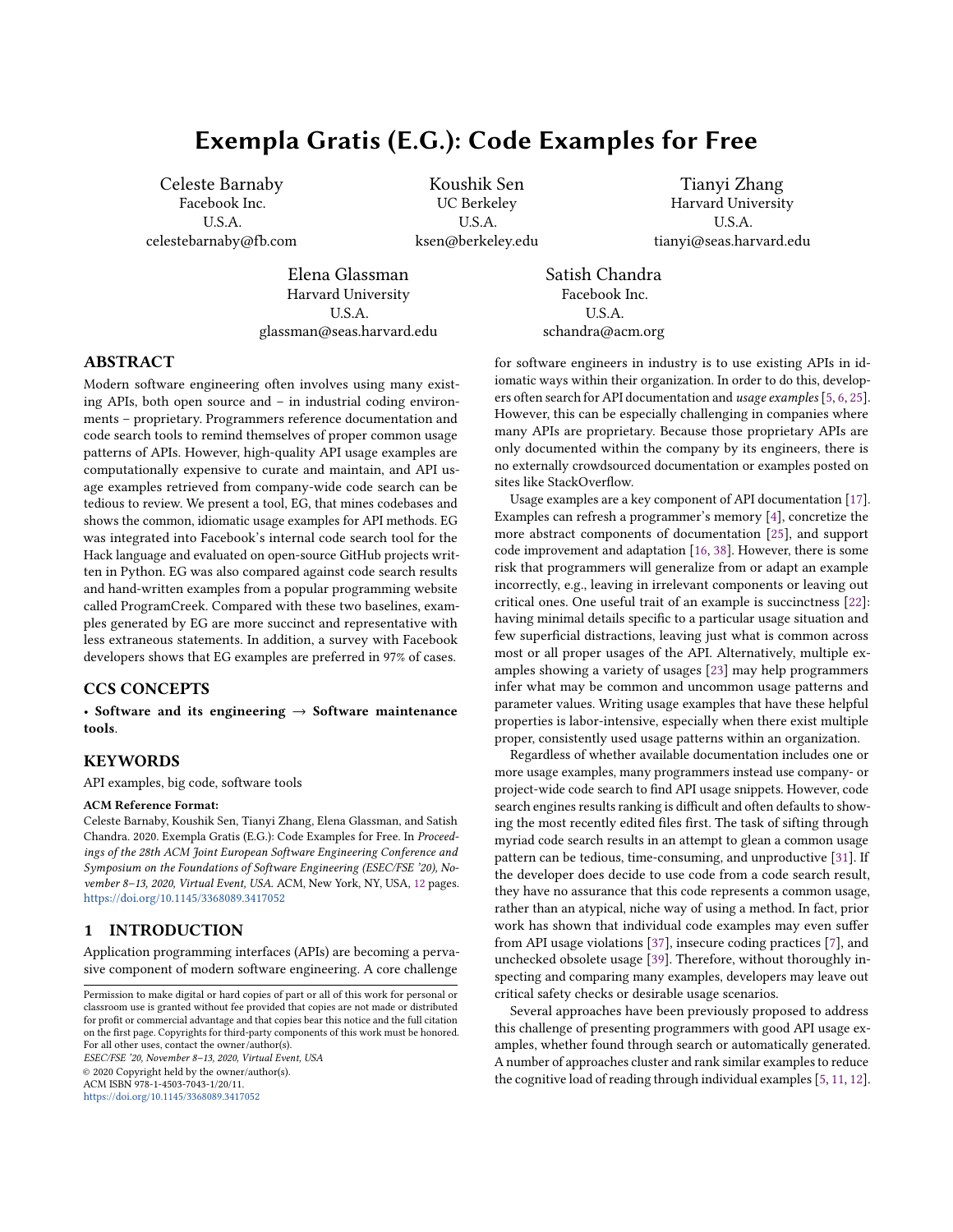ESEC/FSE '20, November 8–13, 2020, Virtual Event, USA Celeste Barnaby, Koushik Sen, Tianyi Zhang, Elena Glassman, and Satish Chandra

for another using a realistic baseline of code search. The problem with this approach is that EG's focus is on providing a short list of idiomatic usage examples. EG makes no claim to offer the best or most informative usage example—but a succinct example representing a common usage pattern. Thus, we needed an evaluation that measured the benefit of seeing such a common usage pattern.

We next attempted to design a human study wherein participants complete short programming tasks using EG. A main challenge was devising a control to measure EG against. An obvious candidate is Facebook's internal code search website. However, EG is not intended to replace code search altogether, but rather to be a complementary extension integrated into existing code search tools. Thus, it did not make sense to restrict the use of code search. However, Facebook employees are conditioned to use code search results as a go-to method for API inquiries, so even when the EG example contained salient, time-saving information, they often still wanted to page through code search results. Untangling what the user gained from EG versus what they gained from code search, or from documentation, proved difficult. In addition, success in solving a short programming task is extremely dependent on what background knowledge a developer has.

A tool like EG also runs the risk of identifying and perpetuating common anti-patterns. By indexing Facebook's codebase, we ensure that all code has been reviewed by a developer – however, code can still become out of date or deprecated. A potential solution would be to only index code in a codebase written after a certain threshold date. Another would be to indicate to the user in the UI the date when the code displayed in an example was written. Exploring this issue further is left for future work.

#### <span id="page-9-0"></span>6 RELATED WORK

Developers often search for code in their own codebases or online to fulfill programming needs such as learning new APIs and locating code snippets with desired functionality [\[4,](#page-10-4) [21,](#page-10-17) [26,](#page-10-14) [28,](#page-10-18) [34\]](#page-11-4). For example, Sim et al. conducted a lab study with 36 graduate students to evaluate the effectiveness of different code retrieval techniques [\[28\]](#page-10-18). In the demographic survey, 50% of participants reported to search code online frequently and 39% reported to search occasionally. Sadowski et al. analyzed the search logs generated by 27 Google developers over two weeks [\[26\]](#page-10-14). They found that developers issued an average of 12 code search queries per weekday.

There is a large body of literature in code search [\[3,](#page-10-13) [9,](#page-10-19) [10,](#page-10-20) [12–](#page-10-11) [15,](#page-10-21) [18–](#page-10-22)[20,](#page-10-23) [24,](#page-10-24) [27,](#page-10-25) [29,](#page-10-26) [30,](#page-10-27) [32,](#page-10-28) [33,](#page-10-29) [35,](#page-11-5) [36\]](#page-11-6). These techniques focus on 1) enriching search queries and 2) improving search algorithms. For example, beyond simple keyword descriptions,  $S^6$  [\[24\]](#page-10-24) and CodeGenie [\[15\]](#page-10-21) allow users to identify relevant code based on test cases. Prospector [\[18\]](#page-10-22) supports expressing type constraints such as desired input and output types in a query. Code-to-code search tools such as FaCoY [\[13\]](#page-10-30) take code fragments directly as input and identify other similar code. Wang et al. represented source code as a dependency graph to capture control-flow and data-flow dependencies in a program, and matched search queries against program dependence graphs [\[35\]](#page-11-5). Gu et al. trained a neural network to predict relevant code examples given natural language queries [\[9\]](#page-10-19).

Unlike our work, the aforementioned techniques provide limited support for browsing and assessing code search results. Previous studies have shown that it is cognitively demanding to navigate through code search results [\[6,](#page-10-1) [31\]](#page-10-8). As a result, developers often rapidly skim through a handful of search results and make a quick judgement about the quality of these results [\[4\]](#page-10-4). When browsing search results, they also often backtrack due to irrelevant or uninteresting information in search results [\[6\]](#page-10-1). More specifically, Starke et al. show that developers rarely look beyond five examples when searching for code examples [\[31\]](#page-10-8). These observations indicate that the code exploration process is often limited to a few search results, leaving a large portion of foraged information unexplored.

Several approaches have been proposed to help developers navigate through code search results. To enable users to explore a large number of code examples simultaneously, Examplore constructs a code skeleton with statistical distributions of individual API usage features in those examples [\[8\]](#page-10-12). ALICE allows users to mark several search results as desired or undesired and then automatically filter the remaining search results, so users do not have to manually go through all of them [\[30\]](#page-10-27). eXoaDocs employs program slicing to remove extraneous statements in a code example and then clusters sliced code examples based on the similarity of semantic characteristics such as invoked API methods in an example [\[12\]](#page-10-11). Buse and Weimer improved eXoaDocs by synthesizing a single concise code example to summarize similar examples in a cluster [\[5\]](#page-10-0).

Our approach differs from these techniques in several perspectives. While the tools described above rely on the syntax and semantics of the Java language, EG is language agnostic, requiring only a parser for the target language. Examplore requires a pre-defined API usage skeleton to register and align code examples, while EG does not require a pre-defined skeleton. Buse and Weimer's tool generates usage examples for a target class, while EG generates usage examples for API or library methods. Finally, to our knowledge, EG is the only tool designed to generate common usage patterns of APIs that has been integrated into the code search platform of a large software company, and is used by developers daily.

# <span id="page-9-1"></span>7 CONCLUSION

We presented EG, a new tool for generating usage example for API methods. EG works by first indexing a large code corpus. Given a query method, it assembles a list of method bodies in the corpus containing that method, then finds the maximal subtree that contains the query API and is part of a meaningful proportion of methods. EG then reconstructs this subtree into a succinct, relevant and representative code example.

To evaluate EG, we indexed a code corpus of 1.9 million Python methods, and designed a survey where we showed developers pairs of EG examples and code search results for commonly used methods in popular Python libraries. We observed that developers preferred EG examples to code search results 97% of the time, and that 100% of developers agreed that the color-coding of the common usage pattern in EG examples is helpful. Further, we defined several metrics to measure example quality, and quantitatively compared EG examples against code search results and ProgramCreek examples using these metrics. We found that across all metrics, EG performs better than these alternatives. Finally, we integrated EG into Facebook's internal code search website. A log of developers' activities shows that developers indeed interact with EG examples.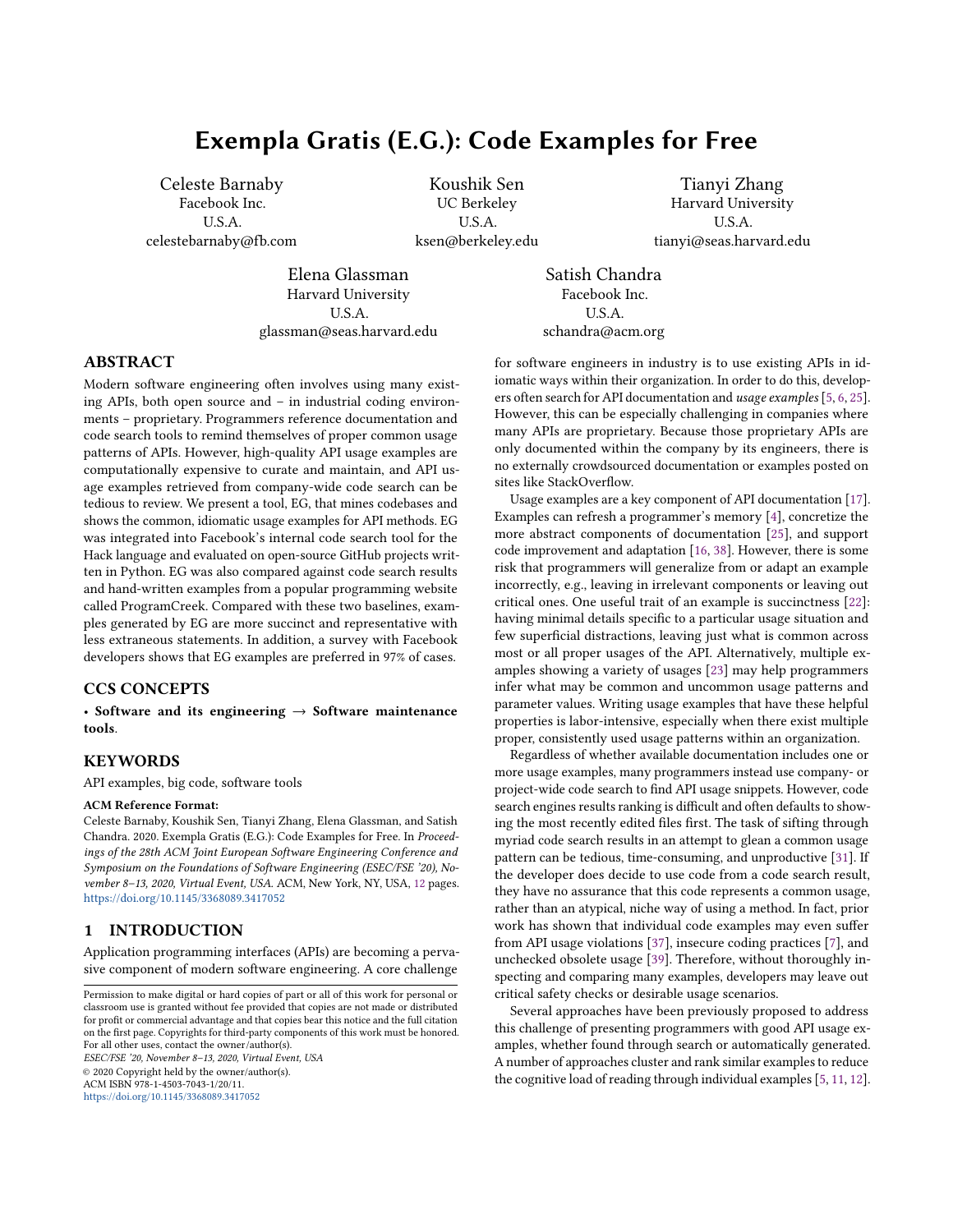Exempla Gratis (E.G.): Code Examples for Free ESEC/FSE '20, November 8–13, 2020, Virtual Event, USA

### CODE REFERENCES

<sup>1</sup>This code snippet is adapted from [https://github.com/openai/gym/blob/master/](https://github.com/openai/gym/blob/master/gym/wrappers/monitoring/video_recorder.py#L229) [gym/wrappers/monitoring/video\\_recorder.py#L229.](https://github.com/openai/gym/blob/master/gym/wrappers/monitoring/video_recorder.py#L229) Accessed in March 2020.

<sup>2</sup>This code snippet is adapted from [https://github.com/scrapinghub/splash/blob/](https://github.com/scrapinghub/splash/blob/master/scripts/rst2inspections.py#L77) [master/scripts/rst2inspections.py#L77.](https://github.com/scrapinghub/splash/blob/master/scripts/rst2inspections.py#L77) Accessed in March 2020.

 $^3\rm{This}$  code snippet is adapted from [https://github.com/supernnova/SuperNNova/](https://github.com/supernnova/SuperNNova/blob/master/supernnova/utils/experiment_settings.py#L161) [blob/master/supernnova/utils/experiment\\_settings.py#L161.](https://github.com/supernnova/SuperNNova/blob/master/supernnova/utils/experiment_settings.py#L161) Accessed in March 2020.

 $^4{\rm This}$  code snippet is adapted from <code>[https://github.com//huggingface/transformers/](https://github.com//huggingface/transformers/tree/master/examples/run_multiple_choice.py)</code> [tree/master/examples/run\\_multiple\\_choice.py.](https://github.com//huggingface/transformers/tree/master/examples/run_multiple_choice.py) Accessed in March 2020.

 $5$ This code snippet is adapted from [https://github.com/zalandoresearch/fashion](https://github.com/zalandoresearch/fashion-mnist/blob/master/configs.py#L49)[mnist/blob/master/configs.py#L49.](https://github.com/zalandoresearch/fashion-mnist/blob/master/configs.py#L49) Accessed in March 2020.

<sup>6</sup>This code snippet is adapted from [https://github.com/toddheitmann/PetroPy/blob/](https://github.com/toddheitmann/PetroPy/blob/master/petropy/download.py#L195) [master/petropy/download.py#L195.](https://github.com/toddheitmann/PetroPy/blob/master/petropy/download.py#L195) Accessed in March 2020.

<sup>7</sup>This code snippet is adapted from [https://github.com/TarrySingh/Artificial-](https://github.com/TarrySingh/Artificial-Intelligence-Deep-Learning-Machine-Learning-Tutorials/blob/master/deep-learning/1-pixel-attack/networks/capsnet.py#L41)[Intelligence-Deep-Learning-Machine-Learning-Tutorials/blob/master/deep](https://github.com/TarrySingh/Artificial-Intelligence-Deep-Learning-Machine-Learning-Tutorials/blob/master/deep-learning/1-pixel-attack/networks/capsnet.py#L41)[learning/1-pixel-attack/networks/capsnet.py#L41](https://github.com/TarrySingh/Artificial-Intelligence-Deep-Learning-Machine-Learning-Tutorials/blob/master/deep-learning/1-pixel-attack/networks/capsnet.py#L41)

<sup>8</sup>This code snippet is adapted from [https://github.com/scikit-learn-contrib/](https://github.com/scikit-learn-contrib/category_encoders/blob/master/category_encoders/sum_coding.py#L238) [category\\_encoders/blob/master/category\\_encoders/sum\\_coding.py#L238.](https://github.com/scikit-learn-contrib/category_encoders/blob/master/category_encoders/sum_coding.py#L238) Accessed in March 2020.

 $^{9}$ This code snippet is adapted from [https://github.com/waditu/tushare/blob/master/](https://github.com/waditu/tushare/blob/master/tushare/util/common.py#L40) [tushare/util/common.py#L40.](https://github.com/waditu/tushare/blob/master/tushare/util/common.py#L40) Accessed in March 2020.

 $10$ This code snippet is adapted from [https://github.com/bboczeng/Nyxar/blob/](https://github.com/bboczeng/Nyxar/blob/master/api/coinmarketcap.py#L94) [master/api/coinmarketcap.py#L94.](https://github.com/bboczeng/Nyxar/blob/master/api/coinmarketcap.py#L94) Accessed in March 2020.

 $^{11}$ This code snippet is adapted from [https://github.com/vgpena/next-weekend/blob/](https://github.com/vgpena/next-weekend/blob/master/scraper.py#L82)  $\,$ [master/scraper.py#L82](https://github.com/vgpena/next-weekend/blob/master/scraper.py#L82)

 $^{12}$  This code snippet is adapted from [https://github.com/baychimo/loto/blob/master/](https://github.com/baychimo/loto/blob/master/tests/test_loto.py#L134)  $\,$ [tests/test\\_loto.py#L134.](https://github.com/baychimo/loto/blob/master/tests/test_loto.py#L134) Accessed in March 2020.

<sup>13</sup>This code snippet is adapted from [https://github.com/home-assistant/core/blob/](https://github.com/home-assistant/core/blob/master/homeassistant/components/ohmconnect/sensor.py#L70) [master/homeassistant/components/ohmconnect/sensor.py#L70.](https://github.com/home-assistant/core/blob/master/homeassistant/components/ohmconnect/sensor.py#L70) Accessed in March 2020.

<sup>14</sup>This code snippet is adapted from [https://github.com/zvtvz/zvt/blob/master/zvt/](https://github.com/zvtvz/zvt/blob/master/zvt/recorders/exchange/china_index_list_spider.py#L85) [recorders/exchange/china\\_index\\_list\\_spider.py#L85.](https://github.com/zvtvz/zvt/blob/master/zvt/recorders/exchange/china_index_list_spider.py#L85) Accessed in March 2020.

 $^{15}\rm{This}$  code snippet is adapted from [https://github.com/testerSunshine/12306/blob/](https://github.com/testerSunshine/12306/blob/master/verify/pretreatment.py#L26) [master/verify/pretreatment.py#L26.](https://github.com/testerSunshine/12306/blob/master/verify/pretreatment.py#L26) Accessed in March 2020.

<sup>16</sup>This code snippet is adapted from [https://github.com/pydata/pandas-gbq/blob/](https://github.com/pydata/pandas-gbq/blob/master/tests/system/test_gbq.py#L130) [master/tests/system/test\\_gbq.py#L130.](https://github.com/pydata/pandas-gbq/blob/master/tests/system/test_gbq.py#L130) Accessed in March 2020.

 $^{17}$ This code snippet is adapted from [https://github.com/pandas-dev/pandas/blob/](https://github.com/pandas-dev/pandas/blob/master/pandas/tests/frame/test_dtypes.py)  $\,$ [master/pandas/tests/frame/test\\_dtypes.py.](https://github.com/pandas-dev/pandas/blob/master/pandas/tests/frame/test_dtypes.py) Accessed in March 2020.

<sup>18</sup>This code is adapted from [https://github.com/pydata/xarray/blob/master/xarray/](https://github.com/pydata/xarray/blob/master/xarray/tests/test_backends_file_manager.py#L197) [tests/test\\_backends\\_file\\_manager.py#L197.](https://github.com/pydata/xarray/blob/master/xarray/tests/test_backends_file_manager.py#L197) Accessed in March 2020.

<sup>19</sup>These code snippets have been adapted from [https://github.com/renn0xtek9/](https://github.com/renn0xtek9/Arithmos/blob/799fe071ab3a85ea9a0f86b8099548f11be96841/Arithmos/tests/test_discretize.py#L111) [Arithmos/blob/799fe071ab3a85ea9a0f86b8099548f11be96841/Arithmos/tests/test\\_](https://github.com/renn0xtek9/Arithmos/blob/799fe071ab3a85ea9a0f86b8099548f11be96841/Arithmos/tests/test_discretize.py#L111)  $\text{discretize.py}\# \text{L111, and }\text{https://github.com/antoinecame/pyaf/blob/master/tests/perf/}$ [test\\_ozone\\_long\\_series.py#L23.](https://github.com/antoinecarme/pyaf/blob/master/tests/perf/test_ozone_long_series.py#L23) Accessed in March 2020.

# **REFERENCES**

- <span id="page-10-16"></span>[1] 2020. Hack: Programming Productivity Without Breaking Things. [https:](https://hacklang.org/) [//hacklang.org/.](https://hacklang.org/)
- <span id="page-10-15"></span>[2] 2020. Program Creek. [https://www.programcreek.com/.](https://www.programcreek.com/)
- <span id="page-10-13"></span>Joel Brandt, Mira Dontcheva, Marcos Weskamp, and Scott R Klemmer. 2010. Example-centric programming: integrating web search into the development environment. In Proceedings of the SIGCHI Conference on Human Factors in Computing Systems. ACM, 513–522.
- <span id="page-10-4"></span>[4] Joel Brandt, Philip J Guo, Joel Lewenstein, Mira Dontcheva, and Scott R Klemmer. 2009. Two studies of opportunistic programming: interleaving web foraging, learning, and writing code. In Proceedings of the SIGCHI Conference on Human Factors in Computing Systems. ACM, 1589–1598.
- <span id="page-10-0"></span>[5] Raymond PL Buse and Westley Weimer. 2012. Synthesizing API usage examples. In Software Engineering (ICSE), 2012 34th International Conference on. IEEE, 782– 792.
- <span id="page-10-1"></span>[6] Ekwa Duala-Ekoko and Martin P Robillard. 2012. Asking and answering questions about unfamiliar APIs: An exploratory study. In Proceedings of the 34th International Conference on Software Engineering. IEEE Press, 266–276.
- <span id="page-10-9"></span>[7] Felix Fischer, Konstantin Böttinger, Huang Xiao, Christian Stransky, Yasemin Acar, Michael Backes, and Sascha Fahl. 2017. Stack overflow considered harmful? the impact of copy&paste on android application security. In 2017 IEEE Symposium on Security and Privacy (SP). IEEE, 121–136.
- <span id="page-10-12"></span>[8] Elena L Glassman, Tianyi Zhang, Björn Hartmann, and Miryung Kim. 2018. Visualizing api usage examples at scale. In Proceedings of the 2018 CHI Conference on Human Factors in Computing Systems. 1–12.
- <span id="page-10-19"></span>[9] Xiaodong Gu, Hongyu Zhang, and Sunghun Kim. 2018. Deep code search. In 2018 IEEE/ACM 40th International Conference on Software Engineering (ICSE). IEEE, 933–944.
- <span id="page-10-20"></span>[10] Reid Holmes and Gail C. Murphy. 2005. Using structural context to recommend source code examples. In ICSE<sup>'05:</sup> Proceedings of the 27th International Conference

on Software Engineering (St. Louis, MO, USA). ACM Press, New York, NY, USA, 117–125. <https://doi.org/10.1145/1062455.1062491>

- <span id="page-10-10"></span>[11] Nikolaos Katirtzis, Themistoklis Diamantopoulos, and Charles Sutton. 2018. Summarizing Software API Usage Examples Using Clustering Techniques. In Fundamental Approaches to Software Engineering, Alessandra Russo and Andy Schürr (Eds.). Springer International Publishing, Cham, 189–206.
- <span id="page-10-11"></span>[12] Jinhan Kim, Sanghoon Lee, Seung-won Hwang, and Sunghun Kim. 2010. Towards an intelligent code search engine. In Twenty-Fourth AAAI Conference on Artificial Intelligence.
- <span id="page-10-30"></span>[13] Kisub Kim, Dongsun Kim, Tegawendé F Bissyandé, Eunjong Choi, Li Li, Jacques Klein, and Yves Le Traon. 2018. FaCoY: a code-to-code search engine. In Proceedings of the 40th International Conference on Software Engineering. ACM, 946–957.
- [14] Otávio Augusto Lazzarini Lemos, Sushil Bajracharya, Joel Ossher, Paulo Cesar Masiero, and Cristina Lopes. 2009. Applying test-driven code search to the reuse of auxiliary functionality. In Proceedings of the 2009 ACM symposium on Applied Computing. ACM, 476–482.
- <span id="page-10-21"></span>[15] Otávio Augusto Lazzarini Lemos, Sushil Krishna Bajracharya, Joel Ossher, Ricardo Santos Morla, Paulo Cesar Masiero, Pierre Baldi, and Cristina Videira Lopes. 2007. CodeGenie: using test-cases to search and reuse source code. In Proceedings of the twenty-second IEEE/ACM international conference on Automated software engineering. 525–526.
- <span id="page-10-5"></span>[16] Sifei Luan, Di Yang, Celeste Barnaby, Koushik Sen, and Satish Chandra. 2019. Aroma: Code Recommendation via Structural Code Search. Proc. ACM Program. Lang. 3, OOPSLA, Article 152, 28 pages. <https://doi.org/10.1145/3360578>
- <span id="page-10-3"></span>[17] Walid Maalej and Martin P Robillard. 2013. Patterns of knowledge in API reference documentation. IEEE Transactions on Software Engineering 39, 9 (2013), 1264– 1282.
- <span id="page-10-22"></span>[18] David Mandelin, Lin Xu, Rastislav Bodík, and Doug Kimelman. 2005. Jungloid mining: helping to navigate the API jungle. In PLDI '05: Proceedings of the 2005 ACM SIGPLAN conference on Programming language design and implementation (Chicago, IL, USA). ACM, New York, NY, USA, 48–61. [https://doi.org/10.1145/](https://doi.org/10.1145/1065010.1065018) [1065010.1065018](https://doi.org/10.1145/1065010.1065018)
- [19] Collin McMillan, Mark Grechanik, Denys Poshyvanyk, Chen Fu, and Qing Xie. 2012. Exemplar: A source code search engine for finding highly relevant applications. IEEE Transactions on Software Engineering 38, 5 (2012), 1069–1087.
- <span id="page-10-23"></span>[20] Collin McMillan, Mark Grechanik, Denys Poshyvanyk, Qing Xie, and Chen Fu. 2011. Portfolio: finding relevant functions and their usage. In Software Engineering (ICSE), 2011 33rd International Conference on. IEEE, 111–120.
- <span id="page-10-17"></span>[21] João Eduardo Montandon, Hudson Borges, Daniel Felix, and Marco Tulio Valente. 2013. Documenting apis with examples: Lessons learned with the apiminer platform. In Reverse Engineering (WCRE), 2013 20th Working Conference on. IEEE, 401–408.
- <span id="page-10-6"></span>[22] Seyed Mehdi Nasehi, Jonathan Sillito, Frank Maurer, and Chris Burns. 2012. What makes a good code example?: A study of programming Q&A in StackOverflow. In 2012 28th IEEE International Conference on Software Maintenance (ICSM). IEEE, 25–34.
- <span id="page-10-7"></span>[23] MaryKay Orgill. 2012. Variation Theory. Springer US, Boston, MA, 3391–3393. [https://doi.org/10.1007/978-1-4419-1428-6\\_272](https://doi.org/10.1007/978-1-4419-1428-6_272)
- <span id="page-10-24"></span>[24] Steven P Reiss. 2009. Semantics-based code search. In Proceedings of the 31st International Conference on Software Engineering. IEEE Computer Society, 243– 253.
- <span id="page-10-2"></span>[25] Martin P Robillard. 2009. What makes APIs hard to learn? Answers from developers. IEEE software 26, 6 (2009), 27–34.
- <span id="page-10-14"></span>[26] Caitlin Sadowski, Kathryn T Stolee, and Sebastian Elbaum. 2015. How developers search for code: a case study. In Proceedings of the 2015 10th Joint Meeting on Foundations of Software Engineering. 191–201.
- <span id="page-10-25"></span>[27] Naiyana Sahavechaphan and Kajal Claypool. 2006. Xsnippet: mining for sample code. ACM Sigplan Notices 41, 10 (2006), 413–430.
- <span id="page-10-18"></span>[28] Susan Elliott Sim, Medha Umarji, Sukanya Ratanotayanon, and Cristina V Lopes. 2011. How well do search engines support code retrieval on the web? ACM Transactions on Software Engineering and Methodology (TOSEM) 21, 1 (2011), 1–25.
- <span id="page-10-26"></span>[29] Raphael Sirres, Tegawendé F Bissyandé, Dongsun Kim, David Lo, Jacques Klein, Kisub Kim, and Yves Le Traon. 2018. Augmenting and structuring user queries to support efficient free-form code search. Empirical Software Engineering 23, 5 (2018), 2622–2654.
- <span id="page-10-27"></span>[30] Aishwarya Sivaraman, Tianyi Zhang, Guy Van den Broeck, and Miryung Kim. 2019. Active inductive logic programming for code search. In 2019 IEEE/ACM 41st International Conference on Software Engineering (ICSE). IEEE, 292–303.
- <span id="page-10-8"></span>[31] Jamie Starke, Chris Luce, and Jonathan Sillito. 2009. Working with search results. In Proceedings of the 2009 ICSE Workshop on Search-Driven Development-Users, Infrastructure, Tools and Evaluation. IEEE Computer Society, 53–56.
- <span id="page-10-28"></span>[32] Jeffrey Stylos and Brad A Myers. 2006. Mica: A web-search tool for finding api components and examples. In Visual Languages and Human-Centric Computing, 2006. VL/HCC 2006. IEEE Symposium on. IEEE, 195–202.
- <span id="page-10-29"></span>[33] Suresh Thummalapenta and Tao Xie. 2007. Parseweb: a programmer assistant for reusing open source code on the web. In Proceedings of the twenty-second IEEE/ACM international conference on Automated software engineering. ACM,